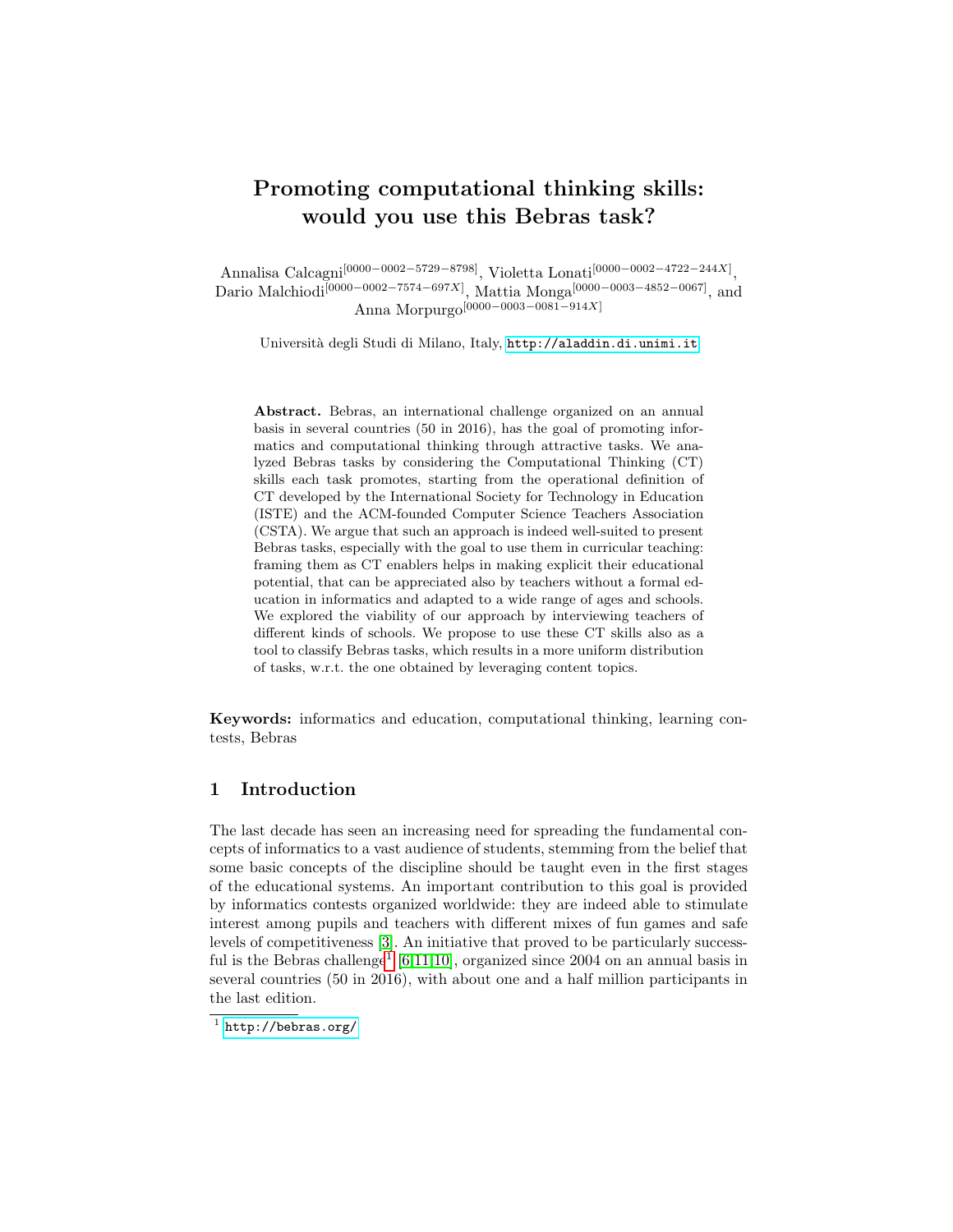The Bebras community gathers annually to discuss a pool of new tasks to be proposed to pupils; from this pool the organizers in each country choose the tasks to set up the local contests. The tasks should be fun and attractive, be adequate for the contestants' age and the solution should take on average three minutes per task. Moreover, since the contest is aimed at a non-vocational audience, tasks should be independent of specific curricular activities and avoid the use of jargon. In fact, Bebras tasks focus on that part of informatics that should be familiar to everyone, not just computing professionals. This computing core is sometimes called computational thinking (CT) and its promotion is one of the key goals in Bebras, whose full name is indeed "International Challenge on Informatics and Computational Thinking" [\[8\]](#page-11-4).

In the years since its inception, the Bebras community has developed hundreds of tasks. Most of them are proposed as interactive and/or open-ended questions. However, even when answers have to be chosen from a list, there is no unique way of getting to the solution. The tasks can be used to organize new contests, but they can also be the starting point for in-depth educational activities (a recent proposal is [\[8\]](#page-11-4)). Potentially, their diversity represents a trove in which every teacher could find suggestions and insights for introducing a computational topic or reflecting on it. Indeed, the Bebras community equips the tasks with comments about their key points ("It's informatics"). While some of the Bebras countries (Switzerland, Lithuania, Singapore) provide additional material to teachers, normally related to the latest edition (booklets or websites with tasks, solutions, and an expanded version of their informatics context), in most cases teachers just discuss the tasks with their students in one session after the contest, and there is little evidence that teachers re-use older tasks and integrate them in their curricular teaching activities (see, for instance [\[12\]](#page-11-5)).

On the contrary, the Bebras corpus could become a considerable resource to teach informatics and computational thinking, provided that tasks are made easy to retrieve and their content is clearly signposted [\[8\]](#page-11-4). This statement is consistent with a survey we conducted recently in our country (see Sect. [2\)](#page-2-0).

After having considered other proposals for the classification of the Bebras corpus (see Sect. [4\)](#page-9-0), we decided to analyze it by means of the operational definition of computational thinking [\[1\]](#page-11-6) developed by ISTE (International Society for Technology in Education) and CSTA (Computer Science Teachers Association). We first identify the CT skills that are mentioned in the definition and that are relevant when solving a Bebras task; for each of these skills we then give a description that shows which kinds of tasks can promote such skill; finally we analyse several tasks in order to detect the skills they promote. We argue that such approach is indeed well-suited to present Bebras tasks since it helps in making explicit their teaching potential. First, differently from classifications based on a taxonomy of informatics content, this approach is more suitable for identifying the cognitive skills involved in a task. Second, it can be appreciated also by teachers without a formal education in informatics (still the majority, in primary and non-vocational secondary schools): in fact the CT skill set uses terms and concepts which can be grasped even without a deep knowledge of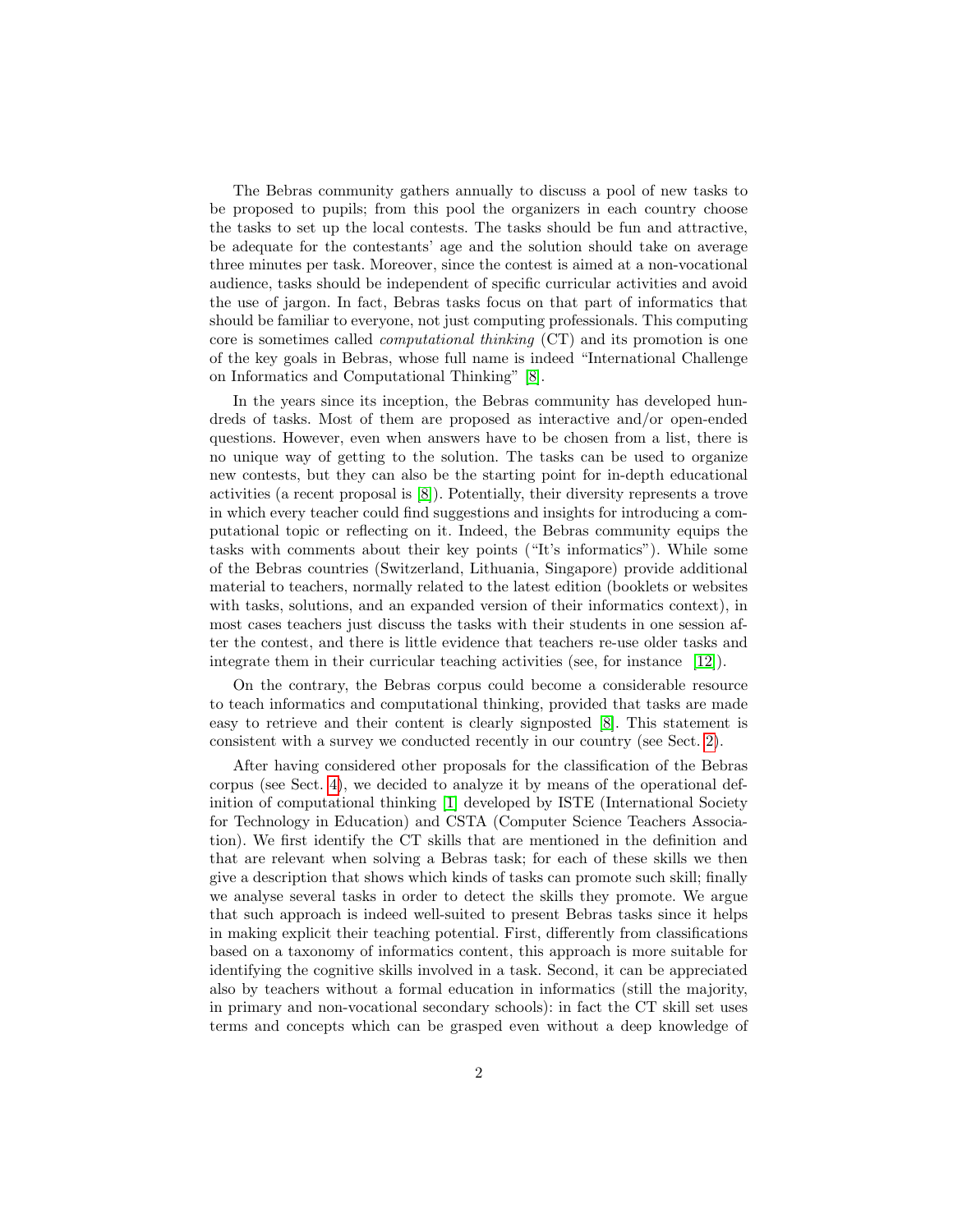informatics technicalities. Finally, CT skills can be adapted to a wide range of ages and schools, still maintaining their peculiarity, distinct from generic logical/analytical thinking.

We explored the viability of such approach by interviewing individually some teachers of different kinds of schools. Teachers were provided with a short description [\[4\]](#page-11-7) of the CT skills mentioned above and then were requested to associate some Bebras tasks with those CT skills. More precisely, for each task and each CT skill, we asked teachers the following question "Would you use this task to promote such skill?", and then discussed their answers with them, to understand their motivations. The outcome of such interviews seems to confirm the good potential of the approach (see Section [3\)](#page-7-0).

We also propose to use this CT skills as a tool to classify Bebras tasks. We manually classified the pool of tasks prepared for the 2016 contest (120 tasks) and we verified that the resulting distribution among classes is more uniform than that obtained by leveraging content topics.

The paper is organized as follows: in Sect. [2](#page-2-0) we describe how the CT skills mentioned in the ISTE/CSTA definition are related to Bebras tasks, and in Sect. [3](#page-7-0) we reports the findings of our interviews with teachers. In Sect. [4](#page-9-0) we apply this approach to obtain a classification of tasks according to the CT skills they promote, and in Sect. [5](#page-9-1) we draw some conclusions.

## <span id="page-2-0"></span>2 Bebras and CT skills

After Bebras's last edition (2016), we conducted a survey among the teachers who had registered in the site of the contest in our country: an online questionnaire was filled in by 46% of those partecipating in the last edition (342 over 742 teachers); for most of them (71%) this was the first partecipation in Bebras (w.r.t. the previous edition, the number of participant teachers has more than doubled); in general we measured a strong appreciation for the initiative.

Among other questions, we were interested in understanding how teachers make use of tasks (or intend to) in their classes. When asked whether they intend to use Bebras tasks in their classes, 30.9% of the respondents answer affirmatively (in particular 20.3% say that they've already used them); 65% show interest in such a possibility but are uncertain (in particular 20.3% of the respondents choose "I would like to, but I cannot figure out how"); negative answers were marginal (3.6%).

A promising 43.7% of the respondents believe that Bebras tasks can be used for curricular activities (the subjects more frequently mentioned are mathematics, informatics, technology, depending on the grade and kind of school). Moreover, we asked which options would make Bebras tasks easier to re-use for teaching: besides some logistic issues concerning the access and form of online and printed materials, the most appreciated proposals are: to have examples of teaching units that use Bebras tasks  $(69.2\%)$ ; to have tasks categorized/arranged according to the computational thinking skills they require and/or pro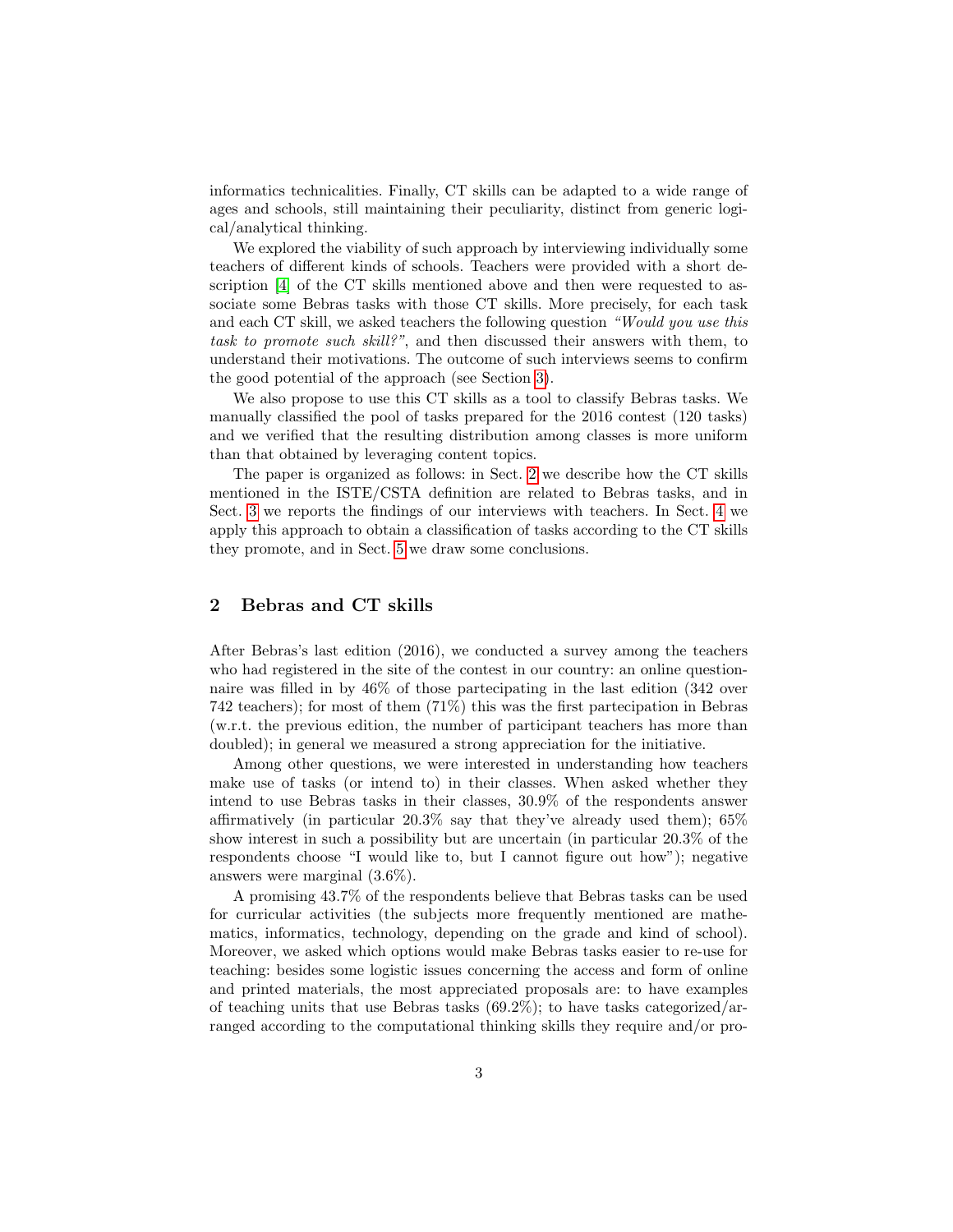mote (51.5%); to have tasks categorized/arranged according to the informatic theme they refer to  $(46.4\%)$ .

Hence teachers are clearly eager to have descriptions of the tasks that could help them in finding the ones more suitable to their goals: both CT and informatics seem useful for them, but while all tasks traditionally have an "It's informatics" section designed to explain the informatic idea behind it, no effort is currently made by Bebras authors to identify and highlight the cognitive skills they require. Thus, we decided to focus on CT skills, which seem to us the core educational value of Bebras tasks, since they keep their computational peculiarity, while being accessible even without a deep knowledge of the more technical details of the discipline of informatics.

According to the operational definition proposed by ISTE and CSTA [\[1\]](#page-11-6), CT is a problem-solving process that includes (but is not limited to) the following characteristics.

- <span id="page-3-0"></span>a) Formulating problems in a way that enables us to use a computer and other tools to help solve them.
- <span id="page-3-2"></span>b) Logically organizing and analyzing data.
- <span id="page-3-3"></span>c) Representing data through abstractions such as models and simulations.
- <span id="page-3-4"></span>d) Automating solutions through algorithmic thinking (a series of ordered steps).
- <span id="page-3-5"></span>e) Identifying, analyzing, and implementing possible solutions with the goal of achieving the most efficient and effective combination of steps and resources.
- <span id="page-3-1"></span>f) Generalizing and transferring this problem solving process to a wide variety of problems.

The first and last skills in the definition [\(a](#page-3-0) and [f\)](#page-3-1) are almost never addressed by a single Bebras task, mainly due to its brevity, even though the contest aims at helping the development of such skills in the long-term, by working on and solving several tasks. Instead, most Bebras tasks deal with organization, analysis, representation of data (skills [b](#page-3-2) and [c\)](#page-3-3), algorithmic thinking (skill [d\)](#page-3-4) or design, analysis and implementation of algorithmic methods (skill [e\)](#page-3-5). Thus, we believe such a definition can be fruitful for analyzing and describing tasks.

ISTE/CSTA also propose a vocabulary of CT skills with a progression chart suggesting possible activities for different ages and subjects [\[2\]](#page-11-8). The intended goal of the vocabulary is "to unpack the operational definition by listing CT concepts implicit in the operational definition". The vocabulary lists and explains nine terms, giving example activities suitable for the age groups: Data Collection, Data Analysis, Data Representation, Problem Decomposition, Abstraction, Algorithms & Procedures, Automation, Simulation, Parallelization. This level of description, however, seems to enter in the explicit domain of the practice of informatics: as such, it could provide further enrichment for the "It's informatics" section which accompanies each task, but it is less useful to highlight their teaching potential. In general, different (and only partially overlapping) definitions of CT exist (a good recent survey can be found in [\[5\]](#page-11-9), which discusses also frequent misconceptions of CT by primary teachers), but in this proposal we decided to focus on the operational ISTE/CSTA's definition as the one with the right granularity to emphasize the specificity of computational cognitive skills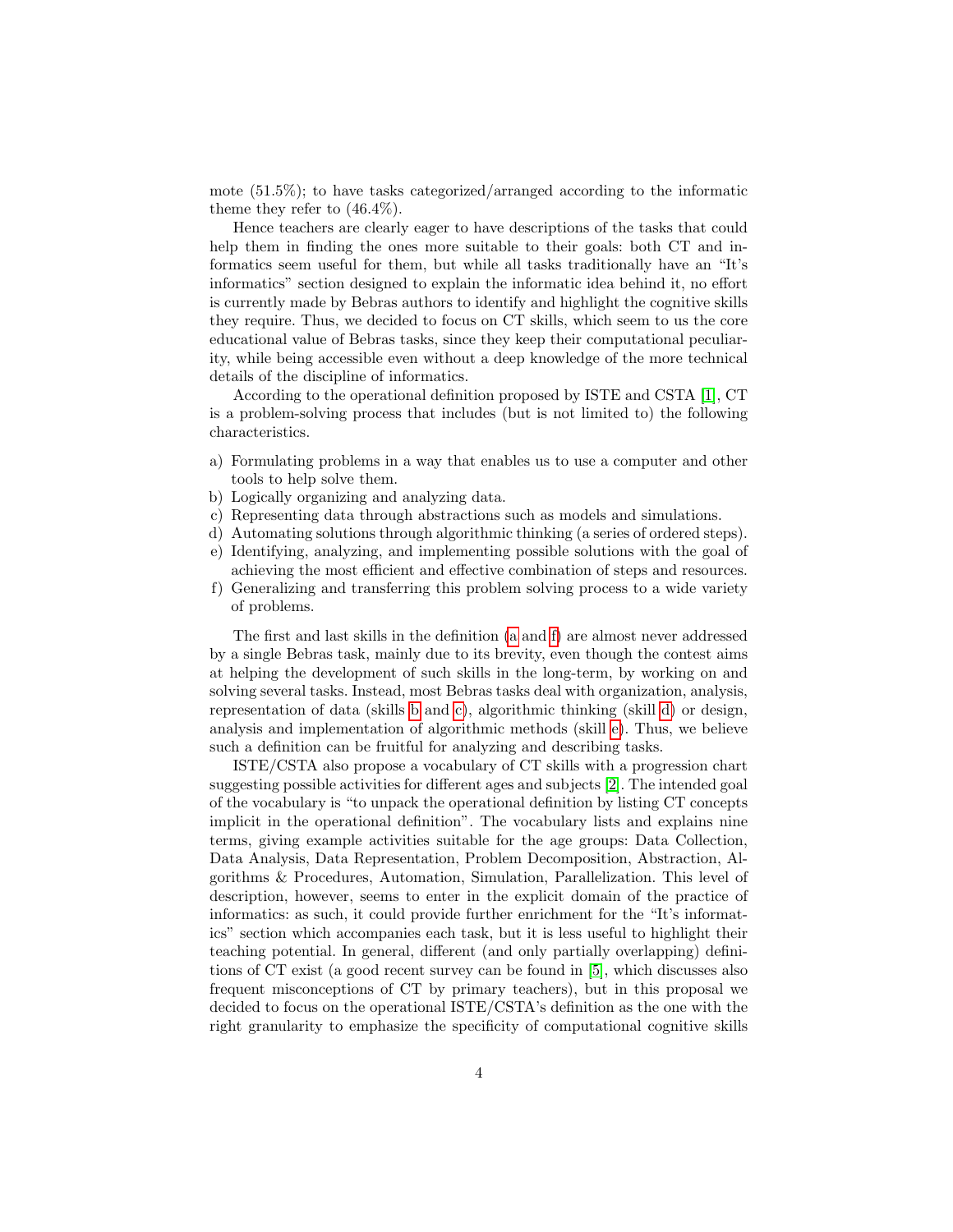versus a generic analytical approach, while being accessible to teacher without any formal education in informatics.

In the following we illustrate the CS skills mentioned in the ISTE/CSTA operational definition by referring to Bebras tasks that can promote such skills.

<span id="page-4-2"></span><span id="page-4-1"></span><span id="page-4-0"></span>

<span id="page-4-3"></span>Fig. 1. Four tasks suitable to teach how to logically analyze data (a), how to represent information (b), how to identify strategies and analyse algorithmic solutions (c), and how to implement algorithmic solutions (d).

#### 2.1 Logically organizing data

Typical tasks that promote this skill deal with ways to organize data according to given criteria, with (generally hidden) references to databases or set theory: they may ask to execute a query over a table of records representing a set of objects, to split a set of items into categories according to their characteristics, or to pick the misplaced object in a figure.

Other tasks for this skill focus on organizing data so that they enjoy relevant properties: that is the case for instance of cryptography, where we want a message not to be understandable even if eavesdropped, data compression, where we organize data in order make them easier to store or transmit, or correction codes,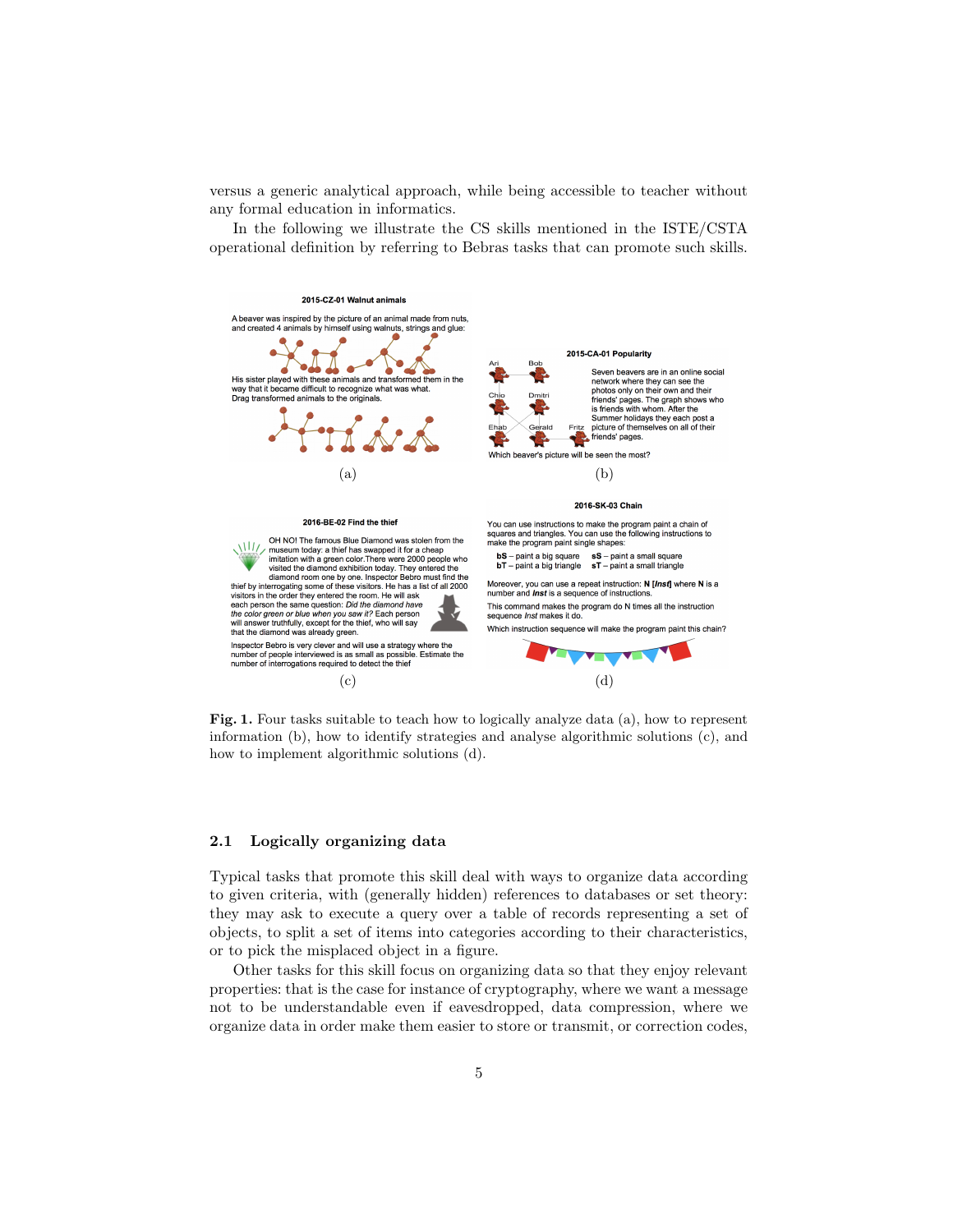where we add bits to detect or recover possible errors in the representation of stored or transmitted data.

This skill is promoted also by tasks where data structures are used to organize data for processing. For instance, a task may concern the use of binary search trees to find quickly any element in a set, without considering the whole set; similar examples can be done for heaps, queues, stacks, and so on. However, if a data structure is used to represent an intrinsic property of the data (e.g., graphs for binary relations, or trees for hierarchical relations), the task will be most suitably related to the skill Representing information.

## 2.2 Logically analyzing data

Many tasks for this skill are perceived as "logical problems", since they require logical inference, deductive reasoning, and drawing conclusions about the data presented in the task.

Other tasks ask to check whether the data of the problem satisfy certain properties; often such properties are not straightforward but some reasoning, accurate observations (e.g., recognizing patterns), or a systematic approach are needed to come to the right conclusion. This kind of tasks are well represented by "Walnut animals", proposed by Czech delegates in 2015 and depicted in Figure  $1(a)$ : to solve the task pupils need to abstract from the specific features of animals and consider only their structure, then pairs of isomorphic animals can be matched by analyzing their properties like the number of nuts, or the number of connections from each nut.

#### 2.3 Representing information

Typical tasks for this skill deal with the digital representation of numbers, images, colors, and sets of objects in general, or the visual representation of data with diagrams like histograms or charts.

Other tasks introduce data structures to represent relevant properties of the data, e.g., graphs for binary relations, or trees for hierarchical relations. For instance, consider "Popularity", proposed by Canadian delegates in 2015 and depicted in Figure [1\(b\)](#page-4-1) where a graph is used to represent and visually show the friendship relation of people in a social network.

### 2.4 Algorithmic thinking

Algorithmic thinking deals with transforming an intuitive idea into a form suited to be processed automatically. Hence it allows, for instance: to design a systematic method to tackle a problem, starting from an intuitive approach; to transform an intuitive idea of how to accomplish a task into a step-by-step procedure that achieves the goal; to give a synthetic description of a situation or a process, by detecting and exploiting its patterns and regularities; to start from a set of examples or an informal description and formalize a rule that can be applied in general; and so on.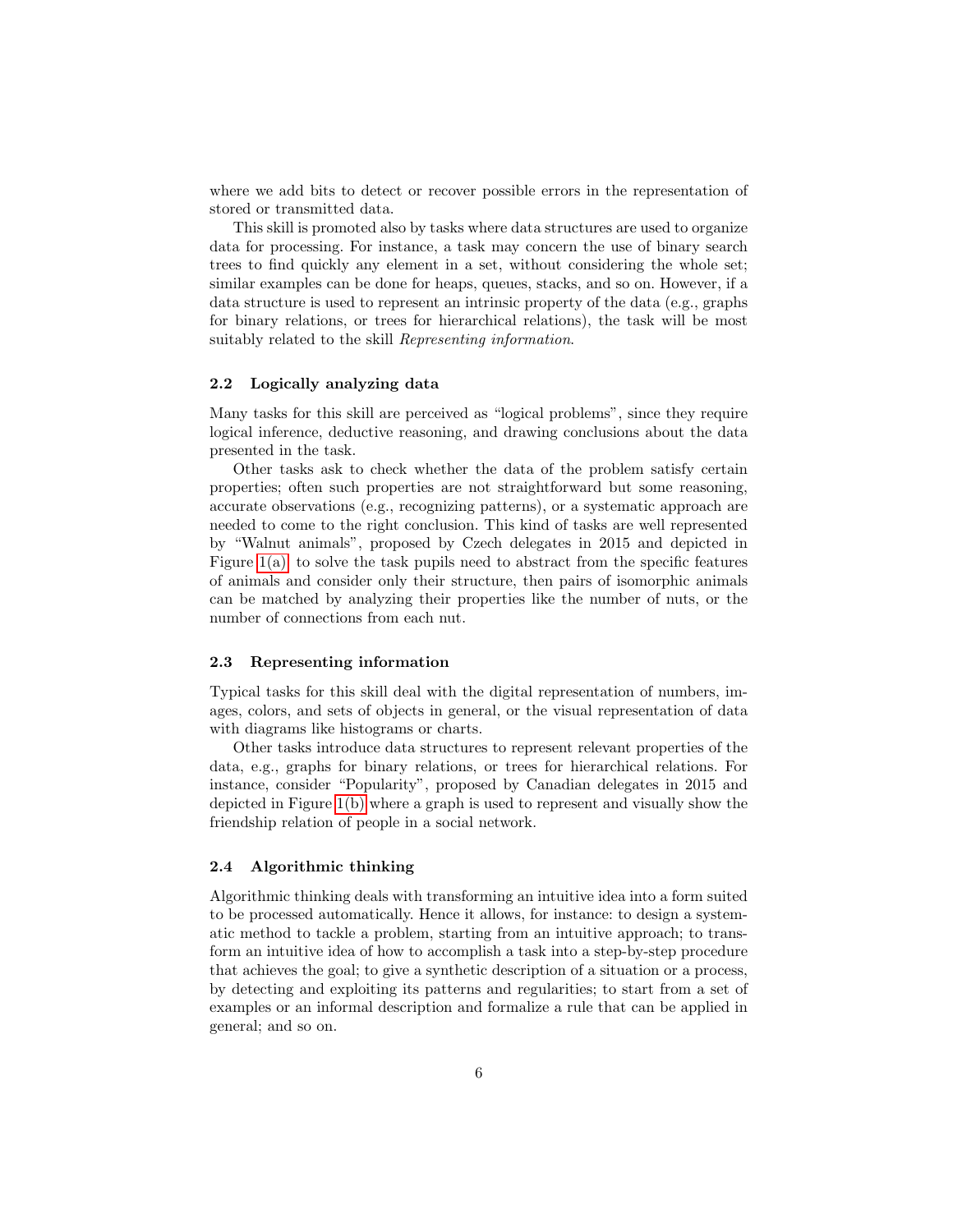Thus, typical tasks that promote this skill require to manipulate data following a formal procedure (i.e., a sequence of ordered steps or moves) or a set of rules or primitives. Tasks may require to execute some procedure or to compute or recognize its output; to apply some transition rules to a system in a given configuration; to predict the final state of a process described by a diagram (e.g., the transition diagram of a finite state automaton); to decompose a problem into components; to combine primitive operations in order to compute a result or accomplish a task; to systematically enumerate or examine all the possible cases that can occur in a given context; and so on.

Notice that when the focus of the task is on implementing (analyzing, or devising, respectively) an algorithmic solution, then the task should be most suitably related to skill Implementing algorithmic solutions (Analyzing algorithmic solutions, or Identifying strategies, respectively).

### 2.5 Identifying strategies

This skill concerns problem solving and in particular finding a suitable algorithmic strategy. Typically, formulating a solution algorithmically (so that it could be automated) is not sufficient, and tasks that promote this skill usually require to devise a non-trivial idea to address the problems they present.

The tasklet "Find the thief", proposed by Belgium delegates in 2016 and depicted in Figure  $1(c)$ , is a good representative for this task since, in order to estimate the number of interrogations required to detect the thief, students need to understand that examining all visitors sequentially is too time consuming and they need to address the problem with an original approach (in this case, binary search). Thus, the task would be a good choice to promote the ability of devising strategies to solve problems. Notice that, dealing the task also with complexity issues, it could be used to promote the next skill, too.

## 2.6 Analyzing algorithmic solutions

This skill is promoted by tasks concerning global characteristics of the considered algorithm, like correctness or complexity. Thus, tasks for this skill may require to examine an algorithm (or, more generally, a computation method) in order to understand its semantic, predict its overall behavior, determine its invariant properties, estimate how many resources it will consume. Moreover, other typical tasks are those inspired by optimization problems, in that they require to compare and evaluate different approaches in order to find the best one.

An example is given again by "Find the thief" (Figure  $1(c)$ ): if a teacher wants to introduce computational complexity, s/he can start from this task whose solution relies on binary search and requires a complexity analysis in order to estimate the right number of interrogations needed.

### 2.7 Implementing algorithmic solutions

Tasks that promote this skill may be referred to as programming or coding tasks since the focus is on the implementation of algorithms according to a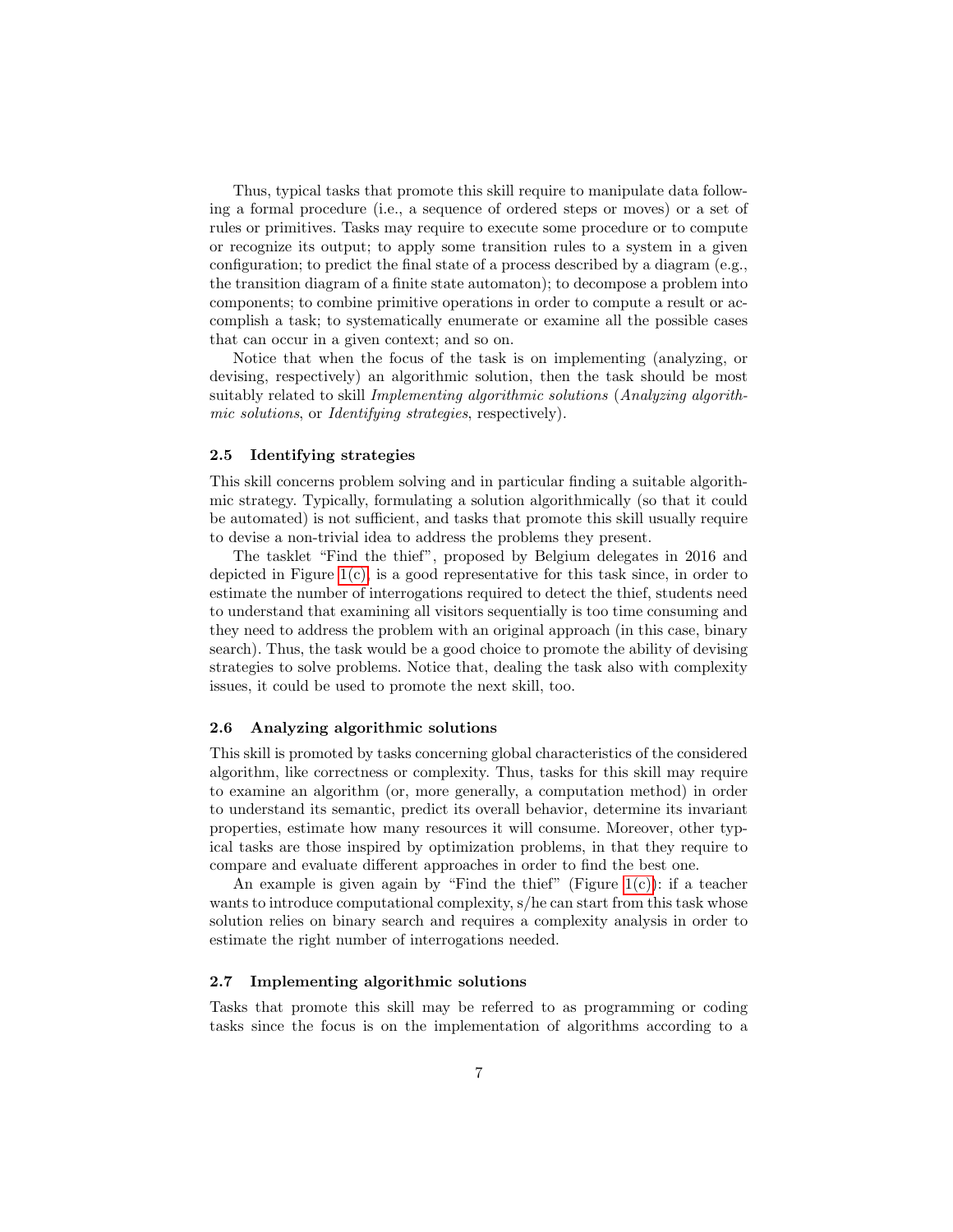formal syntax defined in the task. If the algorithm to be implemented is not straightforward, then the task will also belong to skill Algorithmic thinking or Identifying strategies.

Tasklet "Chain", proposed by Slovak delegates in 2016 and depicted in Figure [1\(d\)](#page-4-3) is apt to teach this skill: a simple programming language is provided in the text of the task and a small program has to be implemented to answer the question. Actually, the multiple choice form of the question allows to find the right answer by simply executing four programs; however, from a didactic point of view, the tasks is perfect to introduce programming to young pupils.

## <span id="page-7-0"></span>3 Key informant interviews

To explore the suitability of using CT skills to present Bebras tasks and make them easier to retrieve as a teaching resource, we used the key informant technique, i.e., we interviewed eight teachers of different kinds of schools, selecting them for their first-hand knowledge, expertise and reflective practice in teaching. Half of them were quite expert of Bebras tasks, in that they had participated in the Bebras challenge in the past or had contributed in the preparation of tasks themselves; the others instead knew Bebras only a little and are not expert of computing education, but are very much concerned about curricular issues, professional development of teachers, or teaching methodologies; some of them had participated in our teacher training courses in computer science education.

Teachers were first provided with a short description [\[4\]](#page-11-7) of the CT skills presented in Sect. [2](#page-2-0) and were then requested to associate some Bebras tasks with those CT skills. More precisely, for each task and each CT skill, we asked them the following question "Would you use this task to promote such skill?", emphazising that each task could be associated with more skills. To express their answers, we suggested that they fill out a double entry table (task/skill), where the answers might range between 0 and 3:  $0 = 'absolutely not'; 1 = 'more no$ than yes';  $2 = \text{`more yes than no'}$ ;  $3 = \text{`absolutely yes'}.$ 

We then (qualitatively) interviewed them and asked them to discuss their answers with us, in order to understand their motivations. The interviews were loosely structured, mainly relying on three wide issues.

- Are the (descriptions of the) skills clear? Are there terms or expressions that you do not understand or about which you are not sure or that are ambiguous?
- Why do you relate a certain task to a certain skill? (In particular we delved into those cases where the association between a task and a skill was unexpected for us).
- Do you think that if tasks were presented with this approach (that is considering the computational thinking skills they can promote), the educational value of the tasks would emerge more clearly? That is, if presented this way, would it be easier for a teacher to use them in the curricular educational activity, as a curricular resource?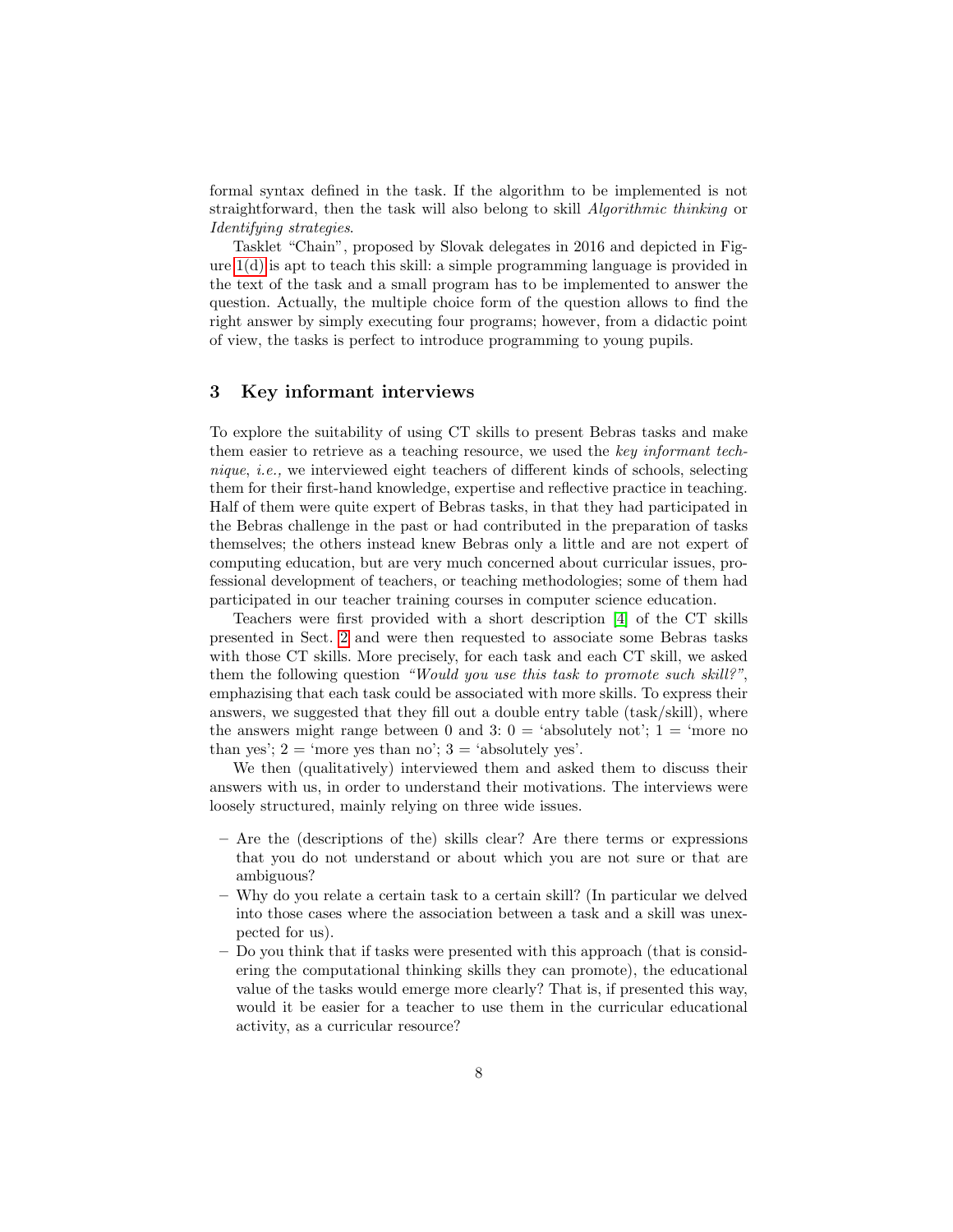During the interviews, we first noticed that despite the effort of removing (or reducing to the minimum) computer science technicalities, our description of skills still revealed some computer science implied meanings that teachers are not familiar with, and hence needed to be clarified, especially for teachers of primary schools. For instance, when we use terms like problem and solution we implicitly think of computational problems and solutions, while in primary schools a problem is what we would call an instance of a problem, and vice versa a computational problem would be seen as a class of similar problems in the primary school meaning. Similarly, for primary school teachers with no formal computer science education, a solution is simply an answer to an issue, while when we write "analysing a solution" we are usually thinking of a computational solution for a (computational) problem, i.e., an automatic method to find the correct answer to any instance of the problem. Other expressions that ran into a similar misunderstanding are representing data and organizing data. Indeed, the digital representation of data as usually meant in computer science is not common knowledge for primary school teachers. When a task deals with some formal/symbolic representation of data, teachers realize that, to understand and tackle the task, one needs to rearrange or reformulate the data somehow and hence they associate the task with the "organizing data" skill. Also the terms implement and coding were not broadly familiar and needed some explanation. Despite the need to clarify these terms, in general we got confirmation of our hypotheses. We agreed on most associations between tasks and CT skills the teacher highlighted, which seems to confirm that the definitions of skills are understandable and their use to describe tasks is feasible. Teachers seem to appreciate the use of CT skills to analyze Bebras tasks since "make the underlying skills of a task explicit helps in choosing more consciously what to work on and how". The CT skill lens seems to foster the identification of the educational potential of tasks; indeed, often teacher highlighted associations between tasks and skills that we did not expect, but they were usually able to support their association with a convincing reasoning, or with clear examples (for instance envisaging original ways to use the tasks in the classroom, in order to promote a skill that was not directly addressed by the question of the task itself). From the interview we also got some new ideas and insights. We noticed that tasks that required some kind of analytic thought were often associated by teachers with "algorithmic thinking". For instance, solving a task by using the technique of decomposition or step-by-step reasoning was often associated with algorithmic thinking even when no algorithm or formal procedure or rule was involved. This could be acceptable at the primary school level but, for older kids, algorithmic and analytical thinking should be distinguished more neatly by teachers, in order to appreciate the true computational thinking value of a task, and to promote it in general education.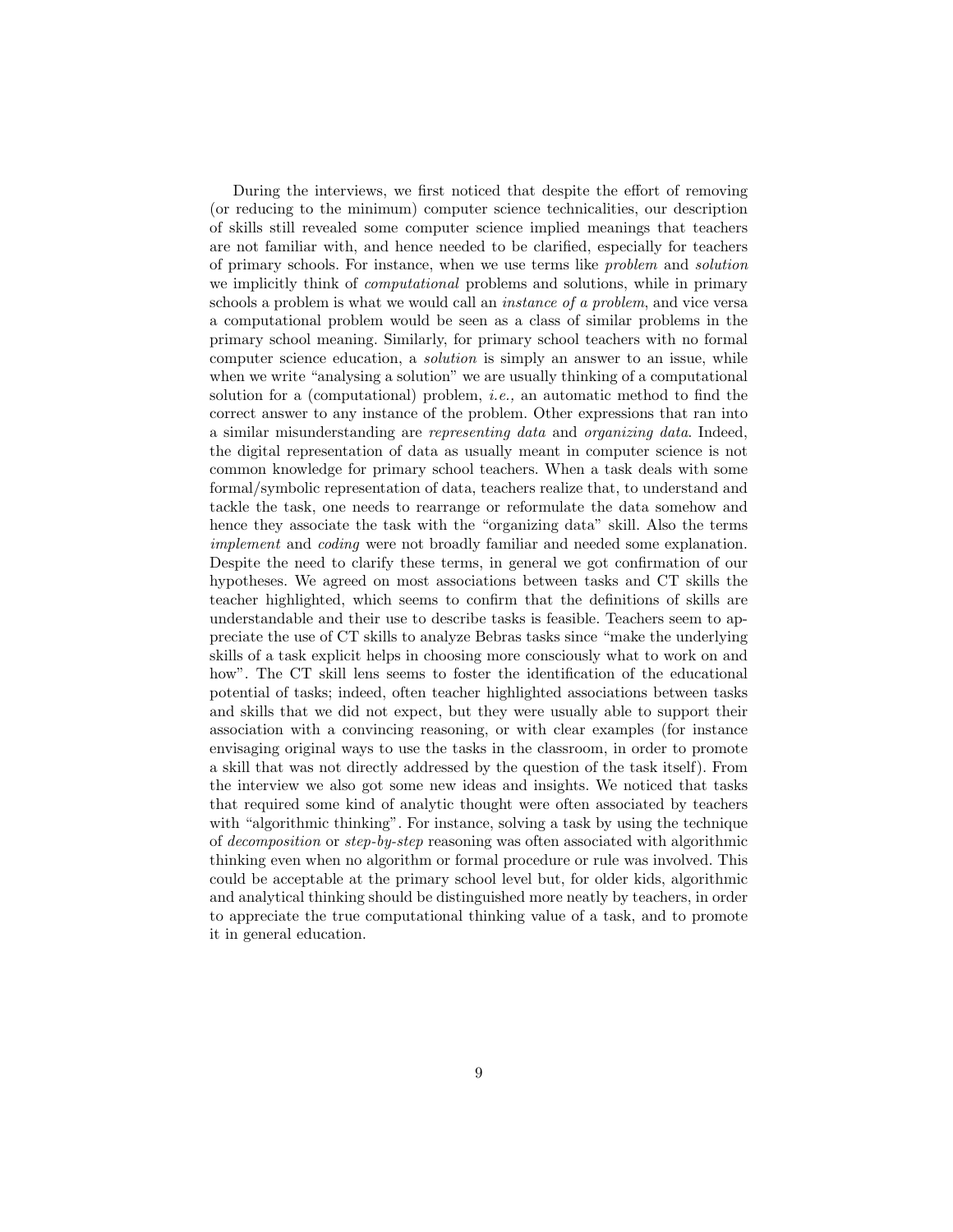# <span id="page-9-0"></span>4 Categorization of Bebras tasks using CT skills

Bebras tasks categorization is also important for the contest itself in that it helps authors span on different topics/skills when they produce tasks and it helps national organizers in putting up a varied contest covering as many informatics topics and computational thinking skills as possible. In fact tasks categorization is an issue in the Bebras community since the beginning. The classification proposed in 2008 [\[7\]](#page-11-10) turned out to be too coarse to be applied to a variety of tasks; for example Table [1](#page-10-0) shows how 120 tasks were classified in the 2016 edition (in fact only 92 of them were indeed classified, since in the other cases the authors of the tasks did not mark them, and we did not complete the classification).

Other categorizations based on the informatics content were proposed first in [\[12\]](#page-11-5) where four components of informatics education are considered (digital literacy, programming, problem solving, and data handling) and more recently in [\[13\]](#page-11-11) where a hierarchical classification is suggested based on Schwill's master ideas [\[14\]](#page-11-12) (algorithmization, structuring, formalization); a classification starting from the Bloom Taxonomy of cognitive skills is presented in [\[10\]](#page-11-3).

Finally, in [\[9\]](#page-11-13) a two-dimensional classification is proposed: the first dimension is based on informatics knowledge and proposes five informatics "domains", the second one is based on five CT skills. The five informatics domains, described by means of several technical keywords (e.g., bubble sort, binary tree, etc.), were also proposed and tentatively used to classify the 2017 tasks during their creation and discussion, with the vast majority of tasks falling in the first two categories. We also categorized 120 tasks from the 2016 edition within these five domains; the results are given in Table [2.](#page-10-1) The second dimension, including abstraction, algorithmic thinking, decomposition, evaluation, and generalisation as CT skills, is indeed in the same direction we are proposing here. As such, however, it is very high level, with some categories (especially abstraction) that risk to be too ubiquitous to be useful. We chose not to apply such a classification on our own, in order to avoid misinterpreting the original authors' intention. We instead applied our own scheme to classify the same 120 tasks from the 2016 edition, with the results shown in Table [3,](#page-10-2) also showing cases in which two (or more) categories were used together, in bold the number of times a category was used alone.

# <span id="page-9-1"></span>5 Conclusions

Bebras tasks are a considerable teaching resource, but unfortunately they are mostly underused beyond the contest.

We analyse and describe Bebras tasks by using the operational definition of computational thinking and identifying seven fudamental CT skills, concerning the organization, analysis, representation of data, algorithmic thinking, and the design, analysis and implementation of algorithmc methods.

Such an approach applies to a wide range of ages and schools and can be described with terms and concepts that do not rely on a strong or wide knowledge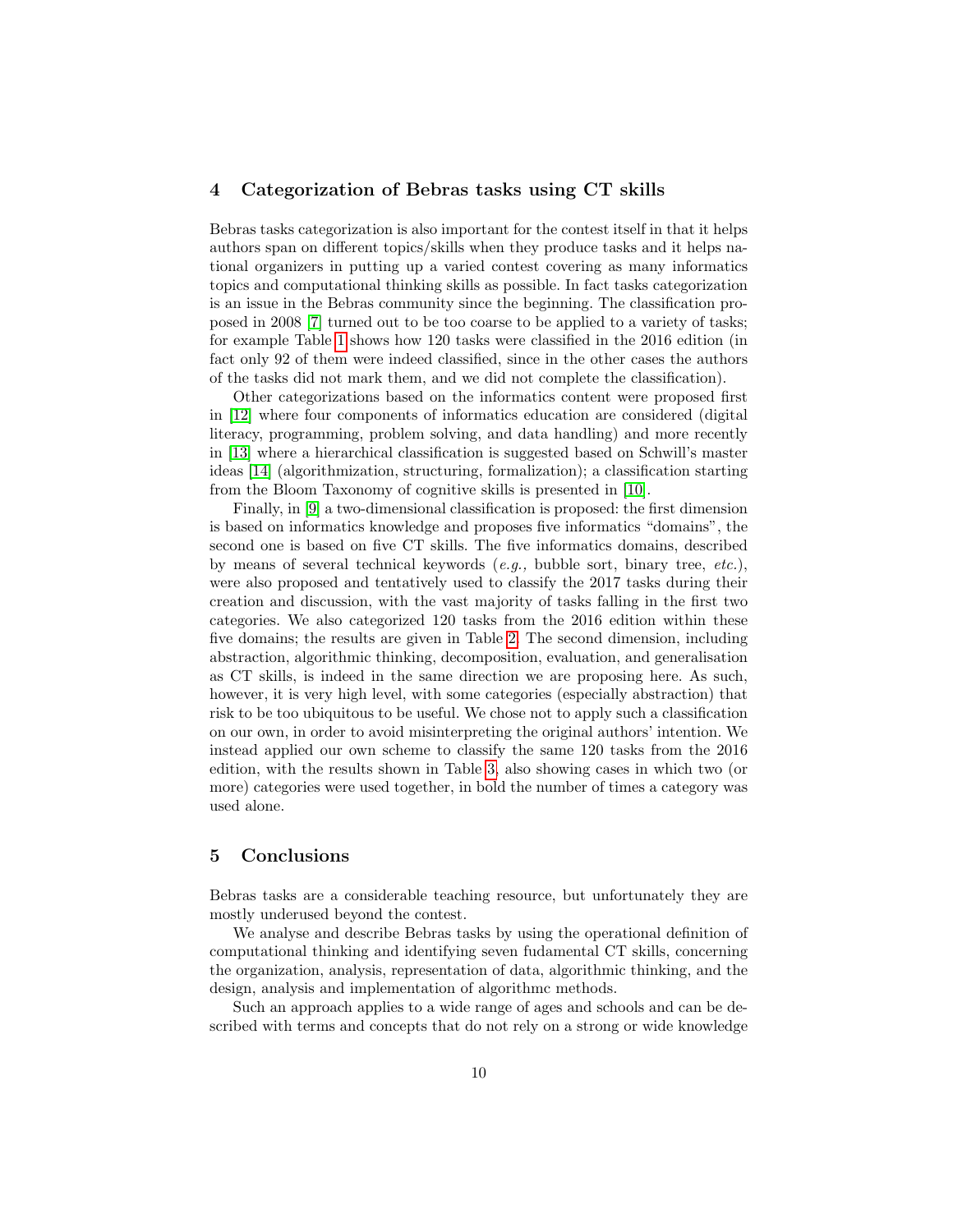<span id="page-10-0"></span>Table 1. Classification of 120 tasks from 2016 edition according to [\[7\]](#page-11-10)

<span id="page-10-1"></span>Table 2. Classification of 120 tasks from 2016 edition according to [\[9\]](#page-11-13)

| Topics and concepts             | No. Tasks | Topics and concepts               | No. Tasks                   |
|---------------------------------|-----------|-----------------------------------|-----------------------------|
| Algorithmic thinking            | 67        | Algorithms and programming        | 87                          |
| Information comprehension       | 27        | Data, data structures             |                             |
| Structures, patterns            |           | and representations               | 37                          |
| and arrangements                | 16        | Computer processes and hardware   | 15                          |
| Puzzles                         | 16        | Communication and networking      | 3                           |
| Social, ethical, cultural,      |           | Interactions, systems and society | $\mathcal{D}_{\mathcal{L}}$ |
| international, and legal issues |           |                                   |                             |
| Using computer systems          |           |                                   |                             |

Table 3. Classification of 120 tasks from 2016 edition: number of tasks and category pairs; bold figures count the occurrences of a category alone

<span id="page-10-2"></span>

| CT skill                     | No. Tasks | OD AD RD AT ID AS IS |                |    |          |   |                  |
|------------------------------|-----------|----------------------|----------------|----|----------|---|------------------|
| Organizing data $(OD)$       | 17        |                      | $\overline{2}$ | 3  | $\theta$ |   |                  |
| Analyzing data (AD)          | 31        |                      | 8              | 3  |          |   | $\bigcirc$       |
| Representing data (RD)       | 25        |                      | 8              |    | $\cup$   |   |                  |
| Algorithmic thinking (AT)    | 40        |                      |                | 19 |          | 5 | - 9              |
| Identifying strategies (ID)  | 11        |                      |                |    | 5        | 5 | - 0              |
| Analyzing strategies (AS)    | 20        |                      |                |    |          | 3 | $\left( \right)$ |
| Implementing a solution (IS) | 15        |                      |                |    |          |   | 6                |

of computer science, hence also teachers without a formal education in informatics can understand it and relate it with their curricular teaching activity. Moreover, differently from other classifications based on a taxonomy of informatics topics, this approach also helps in detecting the cognitive skills involved by a task, thus it would make their educational potential more explicit.

We gathered feedbacks about this approach by interviewing teachers and applied it also to classify Bebras tasks. We will also collect feedbacks by building a website where teachers will be able to retrieve tasks according to their potential in promoting CT skills. We are currently working to link such approach to the recommendations of the Italian Ministry of Education for non-vocational schools.

Finally, and overall, we believe the awareness of the importance of a CTbased classification can improve the way tasks will be written in the future. In particular we suggest to expand the Bebras task templates with a new "It's computational thinking" section, containing for each class an articulated answer to the question "Is this task suited to teach this CT skill?".

# Acknowledgments

We would like to thank the whole Bebras community for the great effort spent in producing exciting tasklets and the key informant teachers.